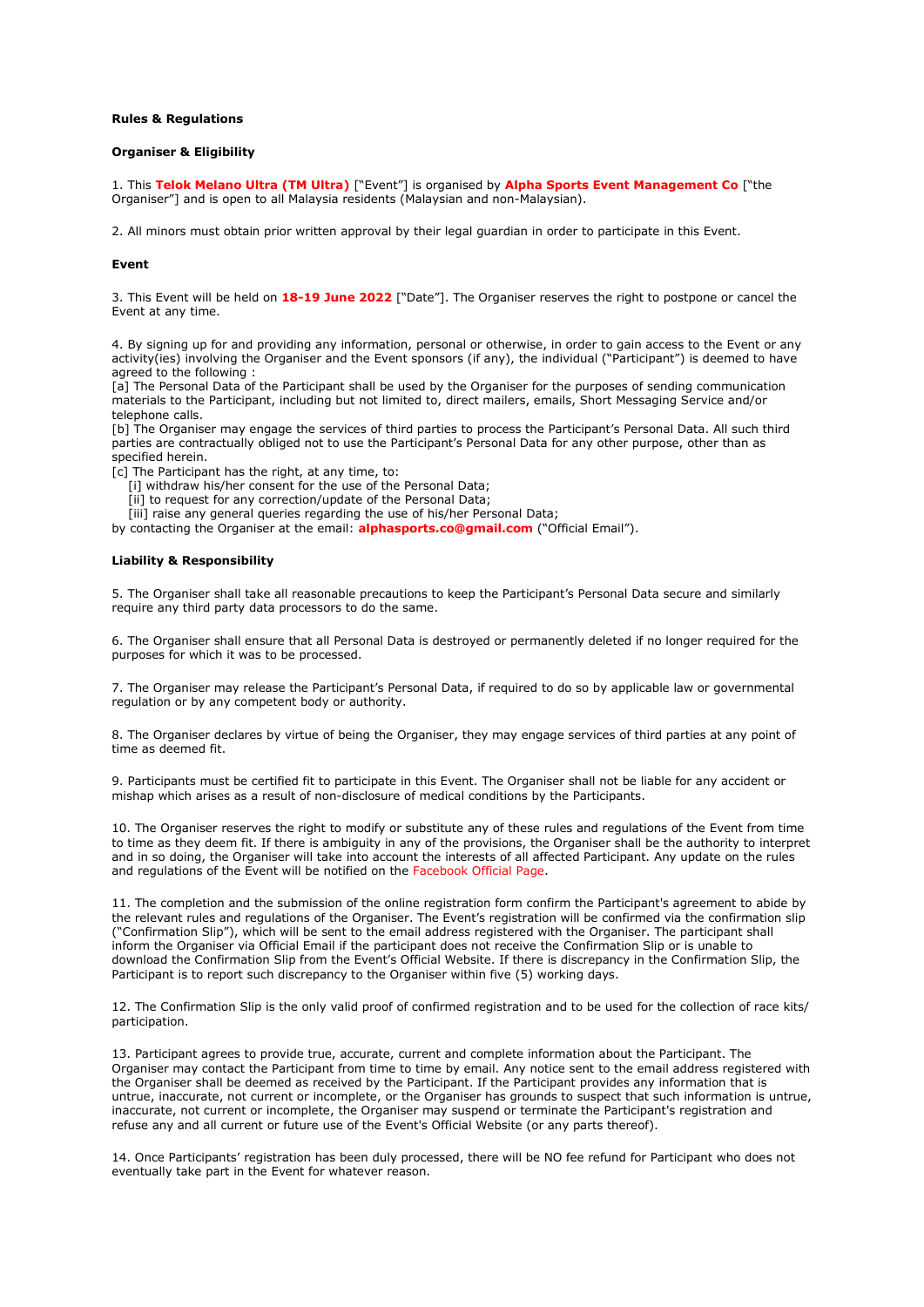15. The Organiser will not entertain nor be in any way responsible for any disputes arising from incomplete or inaccurate entry details in the registration form.

16. Participant is strictly prohibited from transferring their Event entries to another party or change Event categories after their registrations are confirmed.

17. The Organiser reserves the right to change the Date, venue or to cancel the Event at any time without prior notice to the Participant, in which case the Organiser will make effort to inform the Participant prior to the Date. If the Event has to be cancelled, there shall be NO refund of fees and the Organiser shall not be liable for any other loss or inconvenience caused. Any updates on the Event including any changes to the Terms & Conditions will be posted on the Event's Official Website. It is the responsibility of the Participants to keep abreast with such updates and changes. The Organiser shall not be liable for any loss or inconveniences caused.

18. There will be no refund of registration fees, if the Event is cancelled for reason of force majeure i.e. due to occurrence of incidents that are beyond the control of the Organiser (including but not limited to haze, storm, rain, inclement weather, wind, act of God, terrorism or other conditions) and which in the Organiser's opinion, renders it impossible or unsafe to hold the Event.

19. The Organiser reserves the right to limit and/or refuse entry without giving any reason and notice whatsoever.

20. The Organiser reserves the right to cancel and/or add any Event category without giving any reasons whatsoever as well as provide prior notice to the Participant.

21. The Organiser reserves the right to amend the Event's race routes ("Routes") as they deem fit for the safety of the Participant and/or to prevent any potential hazards in the running of the Event, at any time without prior notice to the Participant. In such cases, every effort will be made to inform the Participant prior to the Date of the Event. Any changes made to the Event's Routes will be posted on the Event's Official Website. It is the responsibility of the Participant to keep abreast with such changes. The Organiser shall not be liable for any other loss or inconvenience caused due to such changes.

22. Whilst every reasonable precaution will be taken by the Organiser to ensure the Participants' safety, Participant run at their **own risk** and the Organiser will not be responsible or held liable for any injury or death, damage or loss of property, whether personal or otherwise, suffered or caused, howsoever arising from training for, during participation, or after participation in the Event. Participant is strongly advised to go for a medical examination and/or consult their medical practitioner prior to registration and before the Event.

23. The form on the reverse side of the Participant's bib number must be completed in full and accurately. Participant must wear the assigned bib number on his/her chest at all times during the Event's race. Participant who is not wearing a bib number will be requested to leave the running route the Event's race Route by security officers/officials. The race organiser will not be responsible for any runner that is running without the official bib indicating participant number of the Event.

24. The Route will not be guarded by road marshals after the Closure Time/Cut off Time. Participant who are still on Route and choose to continue running after, do so at their own risk.

25. Participant must follow their respective Event Route, the direction of security officers/officials, traffic management officers/officials, Event's officers/officials and any enforcement officers/officials.

26. A Participant must retire from the Event immediately, if required to do so by any member of the Event's official medical staff, Event director, referee and/or security officer.

27. Pets, bicycles, in-line skates, prams, push carts, shoes with built-in or attached rollers and any other wheel-run objects are not allowed on the course other than official Event and medical vehicles.

28. The Organiser reserves the right to use any photographs (including those of Participant), motion pictures, recordings, or any other media records of the Event, for any legitimate purpose including commercial advertising and distribution to the Organiser.

29. A Participant who commences to run before the actual start time ("Flag-Off Time") of his/her registered category in the Event will be disqualified. (Please refer to start times of the Event). Participants who do not start within 30 minutes from the Flag-Off Time will be disqualified and for safety reasons may not be allowed to start.

# **Collection and Fulfilment of Prizes**

30. Winners for the Event will be determined based on the "Gun Time" which refers to the time taken by Participant on the Route from Flag-Off Time until the Participant cross the finishing line.

31. The timing tag to be returned after the race ends and chip is used as exchange for medals. The Organiser will not be responsible for any inaccuracy of the timing tag, which is caused by improper usage of the timing chip. Participant who do not use the timing tag or used the timing tag improperly will be disqualified.